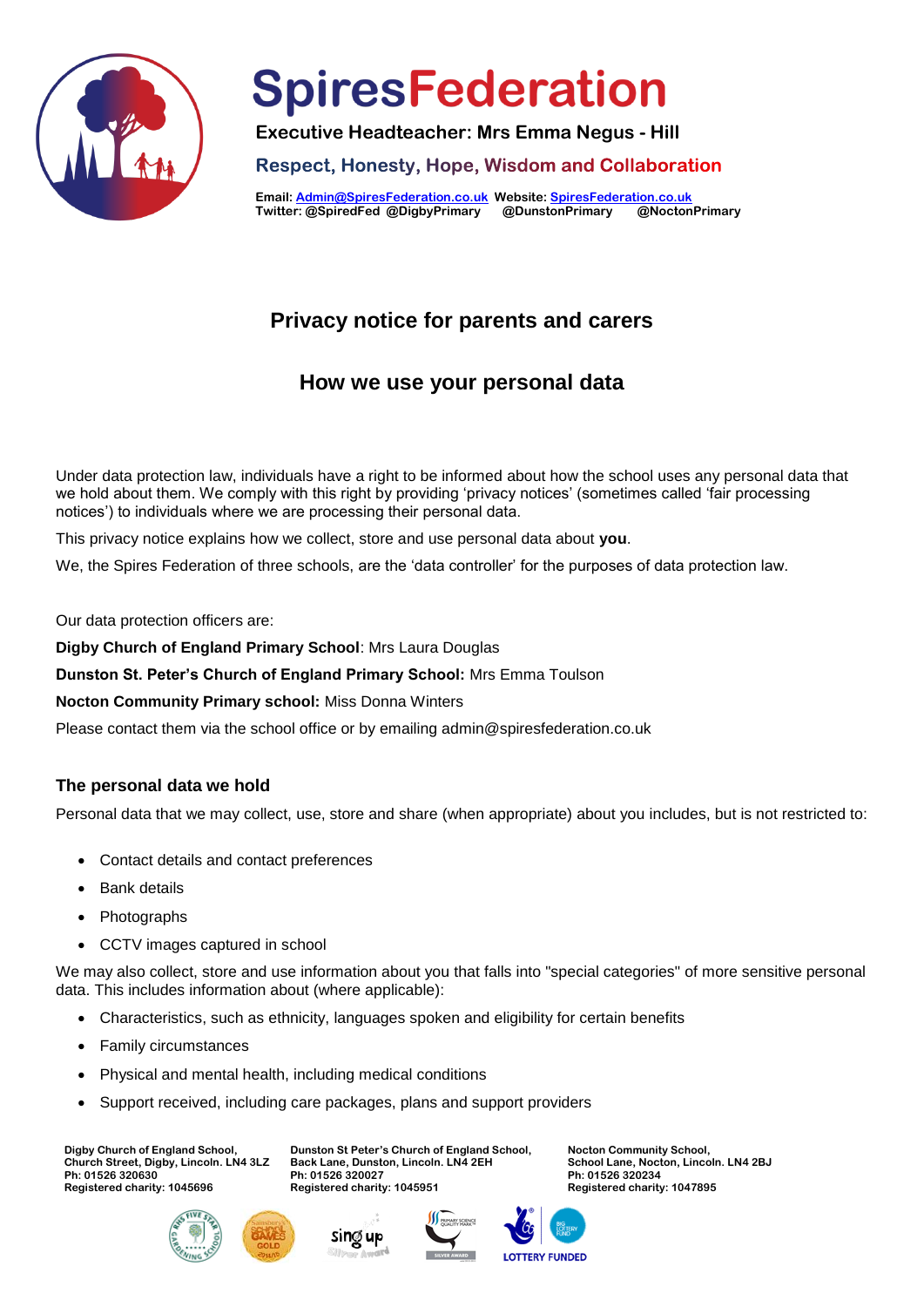

**Executive Headteacher: Mrs Emma Negus - Hill**

**Respect, Honesty, Hope, Wisdom and Collaboration** 

**Email[: Admin@SpiresFederation.co.uk](mailto:Admin@SpiresFederation.co.uk) Website[: SpiresFederation.co.uk](http://www.spiresfederation.co.uk/) Twitter: @SpiredFed @DigbyPrimary @DunstonPrimary @NoctonPrimary**

We may also hold data about you that we have received from other organisations, including other schools and social services.

#### **Why we use this data**

We use this data to:

- Report to you on your child's attainment and progress
- Keep you informed about the running of the school (such as emergency closures) and events
- Process payments for school services and clubs
- Provide appropriate pastoral care
- Protect pupil welfare
- Administer admissions waiting lists
- Assess the quality of our services
- Comply with our legal and statutory obligations

#### **Use of your personal data for marketing purposes**

Where you have given us consent to do so, the Spires Federation may send you marketing information by email or text promoting school events, campaigns, charitable causes or services that may be of interest to you. You can withdraw consent or 'opt out' of receiving these emails and/or texts at any time by clicking on the 'Unsubscribe' link at the bottom of any such communication, or by contacting our data protection officer.

### **Our legal basis for using this data**

We only collect and use your personal data when the law allows us to. Most commonly, we process it where:

- We need to comply with a legal obligation
- We need to perform an official task in the public interest
- We need to fulfil a contract we have entered into with you

Less commonly, we may also process your personal data in situations where:

- We have obtained consent to use it in a certain way
- We need to protect an individual's vital interests (protect their life)

Where you have provided us with consent to use your data, you may withdraw this consent at any time. We will make this clear when requesting your consent, and explain how you would go about withdrawing consent if you wish to do so.

Some of the reasons listed above for collecting and using your personal data overlap, and there may be several grounds which justify our use of your data.

> **Dunston St Peter's Church of England School, Back Lane, Dunston, Lincoln. LN4 2EH**

**Digby Church of England School, Church Street, Digby, Lincoln. LN4 3LZ Ph: 01526 320630 Registered charity: 1045696**





**Ph: 01526 320027 Registered charity: 1045951** 



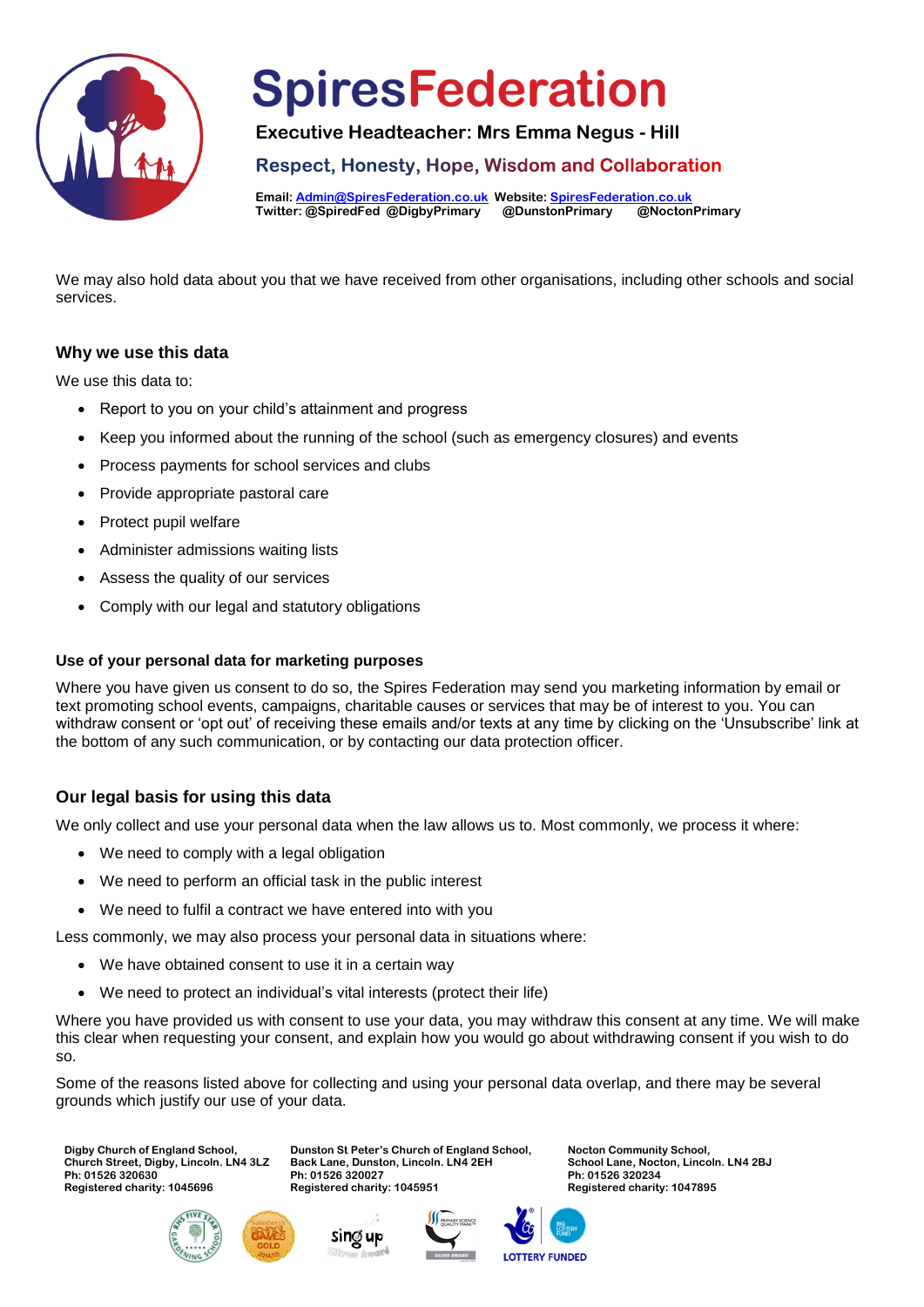

**Executive Headteacher: Mrs Emma Negus - Hill**

**Respect, Honesty, Hope, Wisdom and Collaboration** 

**Email[: Admin@SpiresFederation.co.uk](mailto:Admin@SpiresFederation.co.uk) Website[: SpiresFederation.co.uk](http://www.spiresfederation.co.uk/) Twitter: @SpiredFed @DigbyPrimary @DunstonPrimary @NoctonPrimary**

#### **Collecting this information**

While the majority of information we collect about you is mandatory, there is some information that can be provided voluntarily.

Whenever we seek to collect information from you, we make it clear whether you must provide this information (and if so, what the possible consequences are of not complying), or whether you have a choice.

#### **How we store this data**

We keep personal information about you while your child is attending our school. We may also keep it beyond their attendance at our school if this is necessary in order to comply with our legal obligations. We hold information about parents and carers in line with our Data Retention Guidelines.

### **Data sharing**

We do not share information about you with any third party without consent unless the law and our policies allow us to do so.

Where it is legally required, or necessary (and it complies with data protection law), we may share personal information about you with:

- Our local authority to meet our legal obligations to share certain information with it, such as safeguarding concerns and information about exclusions
- Government departments or agencies
- Ofsted
- Suppliers and service providers to enable them to provide the service we have contracted them for
- Financial organisations
- Our auditors
- Survey and research organisations
- Health authorities
- Security organisations
- Health and social welfare organisations
- Professional advisers and consultants
- Charities and voluntary organisations
- Police forces, courts, tribunals

#### **Transferring data internationally**

**Digby Church of England School, Church Street, Digby, Lincoln. LN4 3LZ Ph: 01526 320630 Registered charity: 1045696**

**Dunston St Peter's Church of England School, Back Lane, Dunston, Lincoln. LN4 2EH Ph: 01526 320027 Registered charity: 1045951** 







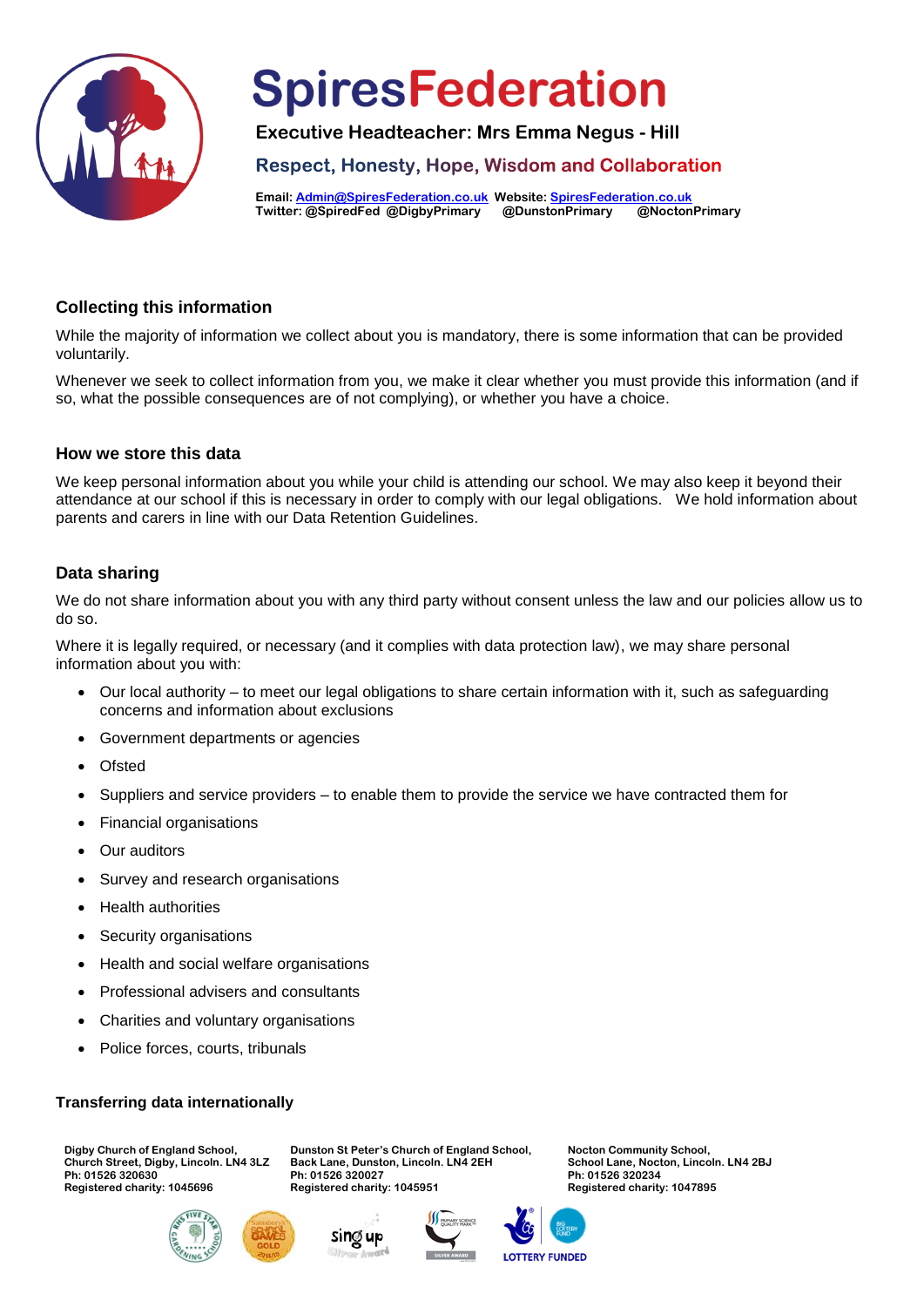

**Executive Headteacher: Mrs Emma Negus - Hill**

**Respect, Honesty, Hope, Wisdom and Collaboration** 

**Email[: Admin@SpiresFederation.co.uk](mailto:Admin@SpiresFederation.co.uk) Website[: SpiresFederation.co.uk](http://www.spiresfederation.co.uk/) Twitter: @SpiredFed @DigbyPrimary @DunstonPrimary @NoctonPrimary**

Where we transfer personal data to a country or territory outside the European Economic Area, we will do so in accordance with data protection law.

### **Your rights**

#### **How to access personal information that we hold about you**

Individuals have a right to make a 'subject access request' to gain access to personal information that the school holds about them.

If you make a subject access request, and if we do hold information about you, we will:

- Give you a description of it
- Tell you why we are holding and processing it, and how long we will keep it for
- Explain where we got it from, if not from you
- Tell you who it has been, or will be, shared with
- Let you know whether any automated decision-making is being applied to the data, and any consequences of this
- Give you a copy of the information in an intelligible form

You may also have the right for your personal information to be transmitted electronically to another organisation in certain circumstances.

If you would like to make a request, please contact our data protection officer.

#### **Your other rights regarding your data**

Under data protection law, individuals have certain rights regarding how their personal data is used and kept safe. You have the right to:

- Object to the use of your personal data if it would cause, or is causing, damage or distress
- Prevent your data being used to send direct marketing
- Object to the use of your personal data for decisions being taken by automated means (by a computer or machine, rather than by a person)
- In certain circumstances, have inaccurate personal data corrected, deleted or destroyed, or restrict processing
- Claim compensation for damages caused by a breach of the data protection regulations

To exercise any of these rights, please contact our data protection officer.

### **Complaints**

We take any complaints about our collection and use of personal information very seriously.

**Dunston St Peter's Church of England School, Back Lane, Dunston, Lincoln. LN4 2EH**

**Digby Church of England School, Church Street, Digby, Lincoln. LN4 3LZ Ph: 01526 320630 Registered charity: 1045696**





**Ph: 01526 320027 Registered charity: 1045951**